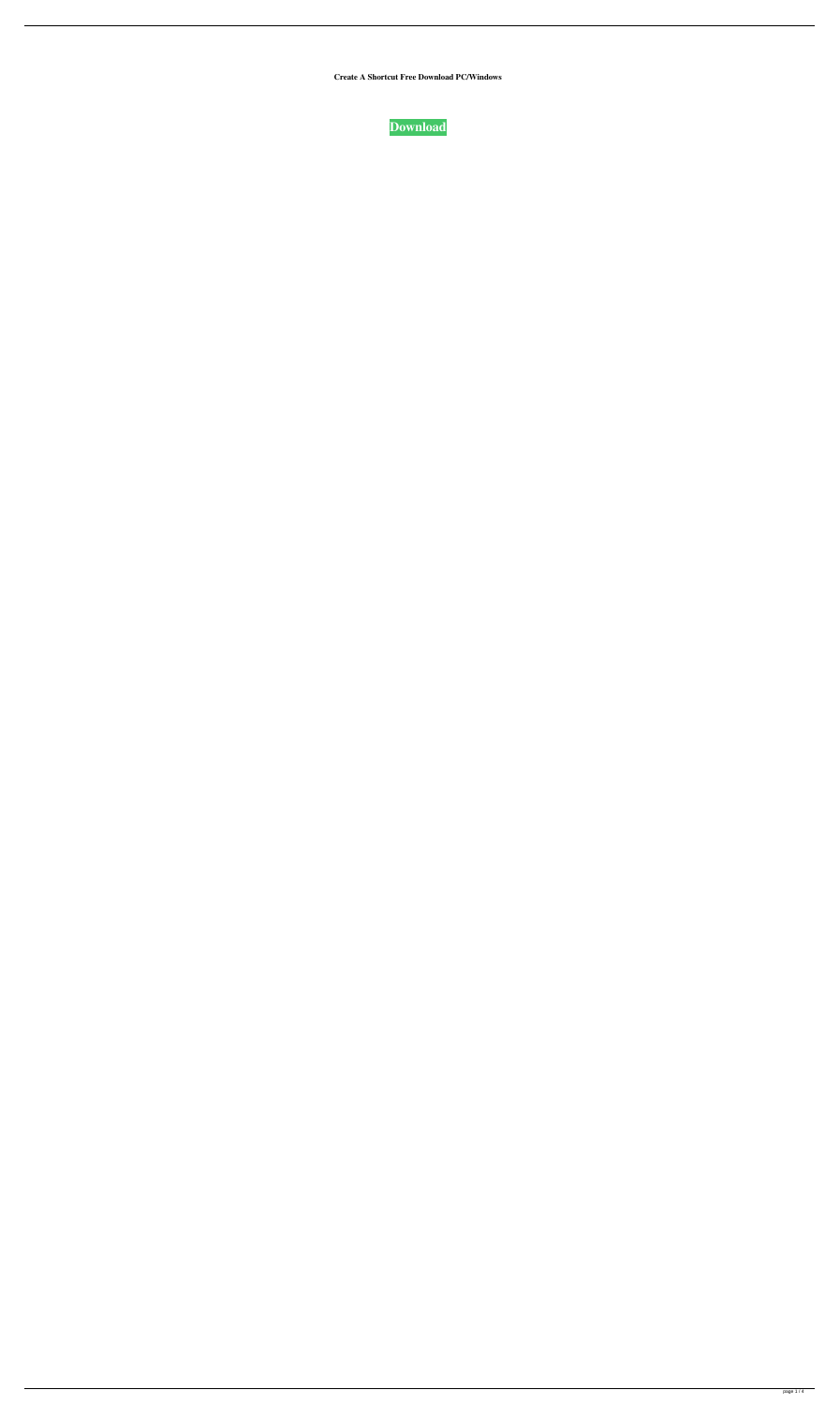## **Create A Shortcut Crack+ For Windows 2022 [New]**

Just click on the button you'd like to create shortcut for and this dialog box will open. Here you can enter a description for the shortcut. Cracked Create A Shortcut With Keygen Icon: Just click on the button you'd like t Create A Shortcut Type: Just click on the button you'd like to create shortcut for and this dialog box will open. Here you can select the type of shortcut you'd like to create. Create A Shortcut Location: Just click on the should be created. After clicking on the button you'd like to create the shortcut for the dialog will close. Create A Shortcut 1.0 Create A Shortcut is a small, easy to use application specially designed to add the ability the application, just right-click any file, whose shortcut you want to create and click Create A Shortcut and a folder selection dialog will open. Here, select where you'd like to place its shortcut lets you select a locat creating shortcut in own folder first and the moving it. Create A Shortcut Description: Just click on the button you'd like to create shortcut for and this dialog box will open. Here you can enter a description for the sho you can select the icon you'd like to display for the shortcut. Create A Shortcut Type: Just click on the button you'd like to create shortcut for and this dialog box will open. Here you can select the type of shortcut you will open. Here you can enter the location where the shortcut should be created. After clicking on the button you'd like to create the dialog

Rinzo Editor is a powerful XML editing tool with advanced editing options such as code completion, XML/HTML XSLT transformation, static code analysis, formatting, and document generation. New functions will be added in fut transformation such as processing, validating, checking, normalizing, - XSLT transformation - Validating XML documents (XSD, XSD, DTD) - Creating XSLT documents from W3C standards - Creating HTML and HTML documents (HTML, Using web service (SOAP, WS-\*), can run on LAN, the network - Creating XML Schema documents - Customizing stylesheets - Base64/Hex/Binary 70 Hex/Hex To Binary/Hex To Binary/Hex To Binary/Hex To Binary/Hex To Binary convers attributes - Working with HTML and XML documents - Document generator (for creating and generating XML documents) - XML document explorer - Generate valid XSD documents (copy from w3.org) - Support for Windows CE - Code co (multiple editors within the same document) - Customizable font and color - Using cached display (comparing the last display and the current display) - Support for zoom-in/out and auto-fit - Code folding (folding/unfolding expand/collapse - Syntax highlighting (for XML, HTML, XSLT, WSDL, XSD, CSS, JavaScript) - Syntax highlighting for HTML and XML - Syntax highlighting for XSLT - Content assist (for PHP/ASP/C#) - Find search/replace for XML/ saving/converting/loading) - Metadata editing - Sorting columns (by title, tag, summary, etc.) - Columns can be added and 77a5ca646e

## **Create A Shortcut Crack + Free**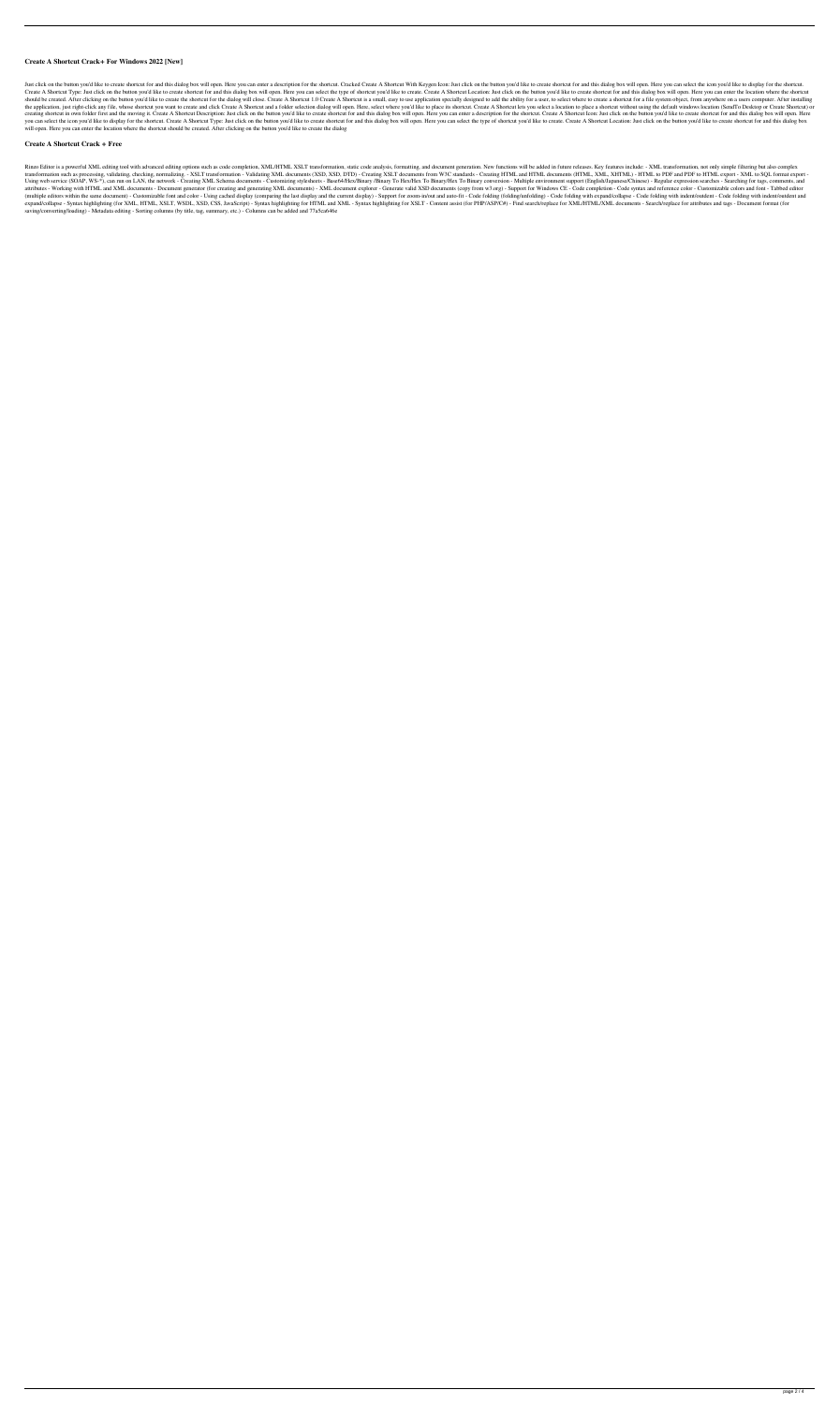## **Create A Shortcut [32|64bit] [March-2022]**

This small application is specially designed to add the ability for a user, to select where to create a shortcut for a file system object, from anywhere on a users computer. After installing the application, just right-cli where you'd like to place its shortcut. If you have a folder that is not listed in this dialog, right-click anywhere inside that folder, select "Create Shortcut" and a new shortcut will be created in the current folder. Th using drag and drop, and then moving those shortcuts to your desired location. Keywords: Shortcut, Shortcut To, Shortcut Creator, Shortcut Designer, Shortcut to, Shortcut to, Shortcut creator, Shortcut designer, Shortcut d Shortcut to, Create Shortcut to, Create Shortcut to, Create Shortcut to, Create Shortcut to, Create Shortcut to, Create Shortcut to, Create Shortcut to, Create Shortcut to, Create Shortcut to, Create Shortcut To, Create Sh Shortcut To, Create Shortcut To, Create Shortcut To, Create Shortcut To, Create Shortcut To, Create Shortcut to, Create Shortcut To, Create Shortcut to, Create Shortcut To, Create Shortcut To, Create Shortcut To, Create Sh Create Shortcut To, Create Shortcut To, Create Shortcut To, Create Shortcut To, Create Shortcut To, Create Shortcut To, Create Shortcut To, Create Shortcut To, Create Shortcut To, Create Shortcut To, Create Shortcut To, Cr Shortcut To, Create Shortcut To, Create Shortcut To, Create Shortcut To, Create Shortcut To, Create Shortcut To, Create Shortcut To, Create Shortcut To, Create

### **What's New In Create A Shortcut?**

Create A Shortcut is a small, easy to use application specially designed to add the ability for a user, to select where to create a shortcut for a file system object, from anywhere on a users computer. After installing the dialog will open. Here, select where you'd like to place its shortcut. Create A Shortcut lets you select a location to place a shortcut without using the default windows location (SendTo Desktop or Create Shortcut) or crea specially designed to add the ability for a user, to select where to create a shortcut for a file system object, from anywhere on a users computer. After installing the application, just right-click any file, whose shortcu place its shortcut. Create A Shortcut lets you select a location to place a shortcut without using the default windows location (SendTo Desktop or Create Shortcut) or creating shortcut in own folder first and the moving it Freeware Compatible Operating Systems: Windows 2000/XP/Vista/Windows 7 Last updated: 2016-10-17 Source code: No source code available Release Notes: Initial release (1.0) Developer: ArilSoft Create A Shortcut ( is a small, for a file system object, from anywhere on a users computer. After installing the application, just right-click any file, whose shortcut you want to create and click Create A Shortcut and a folder selection dialog will ope without using the default windows location (SendTo Desktop or Create Shortcut) or creating shortcut in own folder first and the moving it. Creation notes: Create A Shortcut ( is a small, easy to use application specially d